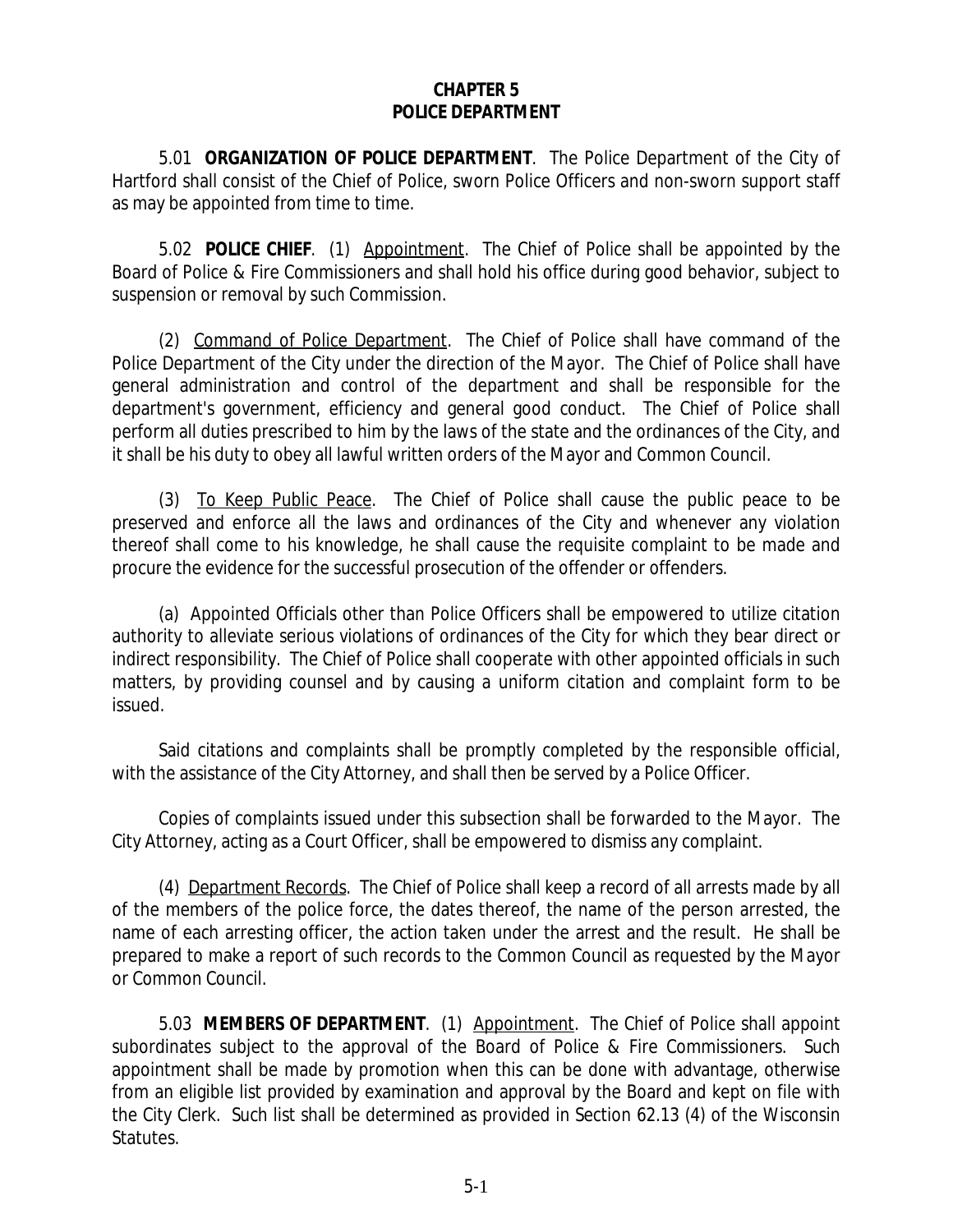(2) Probation Period. All original appointments to the Police Department shall be for a probationary period of 12 months, continuation in the service being dependent upon the conduct of the appointee and his/her fitness for the performance of assigned duties. Any appointee may be removed during the probationary period at the discretion of the Chief of Police.

5.04 **POLICE OFFICERS: POWERS AND DUTIES**. (1) Powers of Arrest. The Chief of Police and any police officer shall have full power and authority, and it shall be their duty to arrest all persons in the City found in the act of violating any law or ordinance in the City, or aiding or abetting in such violation, and shall arrest all persons found under suspicious circumstances, and shall take all such persons in charge and confine them, and within a reasonable time, bring such persons before the proper magistrate to be dealt with according to law.

(2) Orders of Chief. The members of the police force shall obey the orders of the Chief of Police, and shall report to the Chief all violations of the City ordinances.

(3) Gifts and Rewards. No police officer shall accept or receive from any person while in custody or after such person shall be discharged, or from any such person's friends, any gratuity, reward or gifts, directly or indirectly or any article or thing as compensation or damages sustained in the discharge of his duty.

(4) Witness Fees. All witness fees for appearances by members of the Police Department in their official capacity before any court shall be paid to the City Treasurer for deposit in the general fund.

(5) Uniforms and Insignia. (a) Badges. All uniformed police officers when on duty shall wear the badge or insignia of their office on the outside of the outermost garment, over the left breast, conspicuously displaying the same so that the entire surface thereof may be seen, except when caution may dictate that the same shall not be exposed.

(b) Uniforms. Every member of the police force, except the Chief of Police, shall on all occasions while on duty, unless otherwise directed by the Chief of Police, wear a uniform as may be prescribed by the Chief of Police.

(6) Absence from City. No member of the Police Department shall be absent from duty or leave the City without the permission of the Chief of Police.

(7) Suspension and Dismissal. Any member of the police force may be suspended for cause by the Chief of the department and such suspension shall immediately be reported in writing to the Police & Fire Commission. Every police officer shall also be subject to suspension and dismissal for cause in accordance with Section 62.13 (5) of the Wisconsin Statutes.

(8) Police Powers of Mayor. The Mayor of the City shall, severally and respectively, have and exercise with the City all the powers of the police officer of the City, without any extra compensation or claims of extra compensation therefor.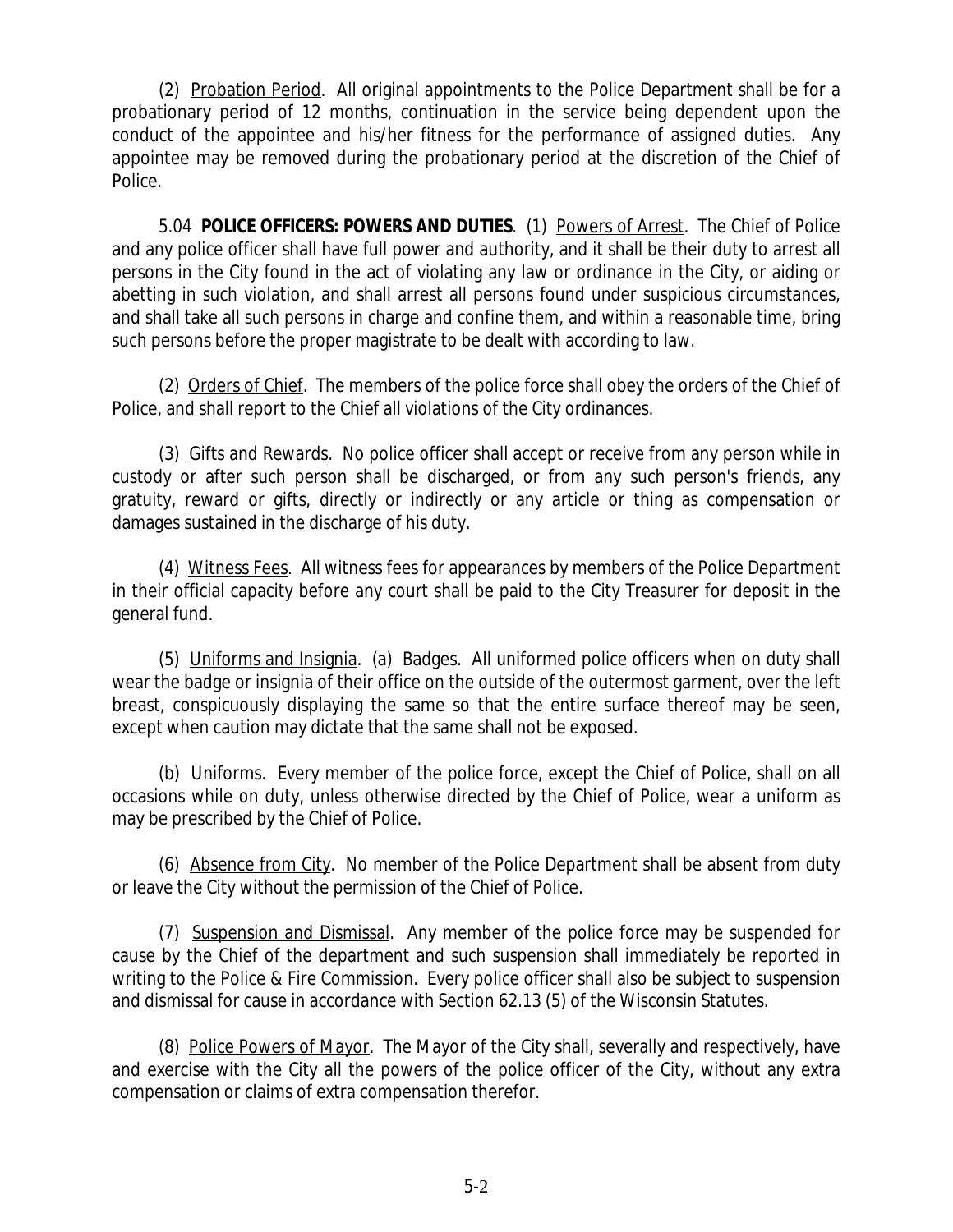5.05 **REGULATIONS FOR DEPARTMENT**. (1) The Chief of Police and all members of the Police Department shall be governed by and shall carry out all rules and regulations prescribed by this Chapter and such other rules and regulations adopted by the Board of Police & Fire Commissioners.

(2) The Chief of Police may make, promulgate, and enforce such further rules and regulations for the government and conduct of the police force as he may deem necessary, provided such rules shall not be inconsistent with this Chapter and the laws of the State of Wisconsin.

5.06 **CUSTODY OF LOST AND CONFISCATED PROPERTY**. (1) Custody with Chief. The Chief of Police or the Chief's designee shall have charge and custody of all lost, stolen, abandoned and unclaimed property, property taken from prisoners or held as evidence, and all other property coming into possession of the Police Department, and he shall be responsible for the safekeeping, accurate recording and proper disposition of the same.

## (2) Disposition of Unclaimed Property.

(a) All personal property which has been abandoned or remained unclaimed for a period of 30 days after taking possession of the property by the City may be disposed of by the Police Department by any means determined to be in the best interests of the City. The property may be sold at public sale or auction at a time and place designated by the Chief of Police. If the property is not disposed of in a sale open to the public, the Police Department shall maintain an inventory of such property, a record of the date and method of disposal, including the consideration received for the property, if any, and the name and address of the person taking possession of the property. Such inventory shall be kept as a public record for a period of not less than two years from the date of disposal of the property. If the disposal is in form of a sale, all receipts from the sale, after deducting the necessary expenses of keeping the property and conducting the sale, shall be paid into the City Treasury.

(b) All unclaimed money in possession of the Police Department, after being held for 30 days and after every reasonable effort has been made to locate the owner thereof, shall be deposited with the City Treasurer, upon approval of the Chief of Police.

(c) Except upon orders of the Court, stolen or wrongfully taken property, or property which may be required in any civil or criminal proceedings, shall not be delivered to any claimant until all prosecutions or proceedings involving such property shall have been finally determined.

(3) Destruction of Gambling Devices. Unless otherwise directed by the court, all gambling devices, tables, wheels, instruments or any other paraphernalia used for gambling purposes seized by members of the department shall be destroyed upon order of the Chief of Police, after all prosecutions or proceedings pertaining thereto have been finally disposed of, including appeals, and the time has expired within which appeals may be taken.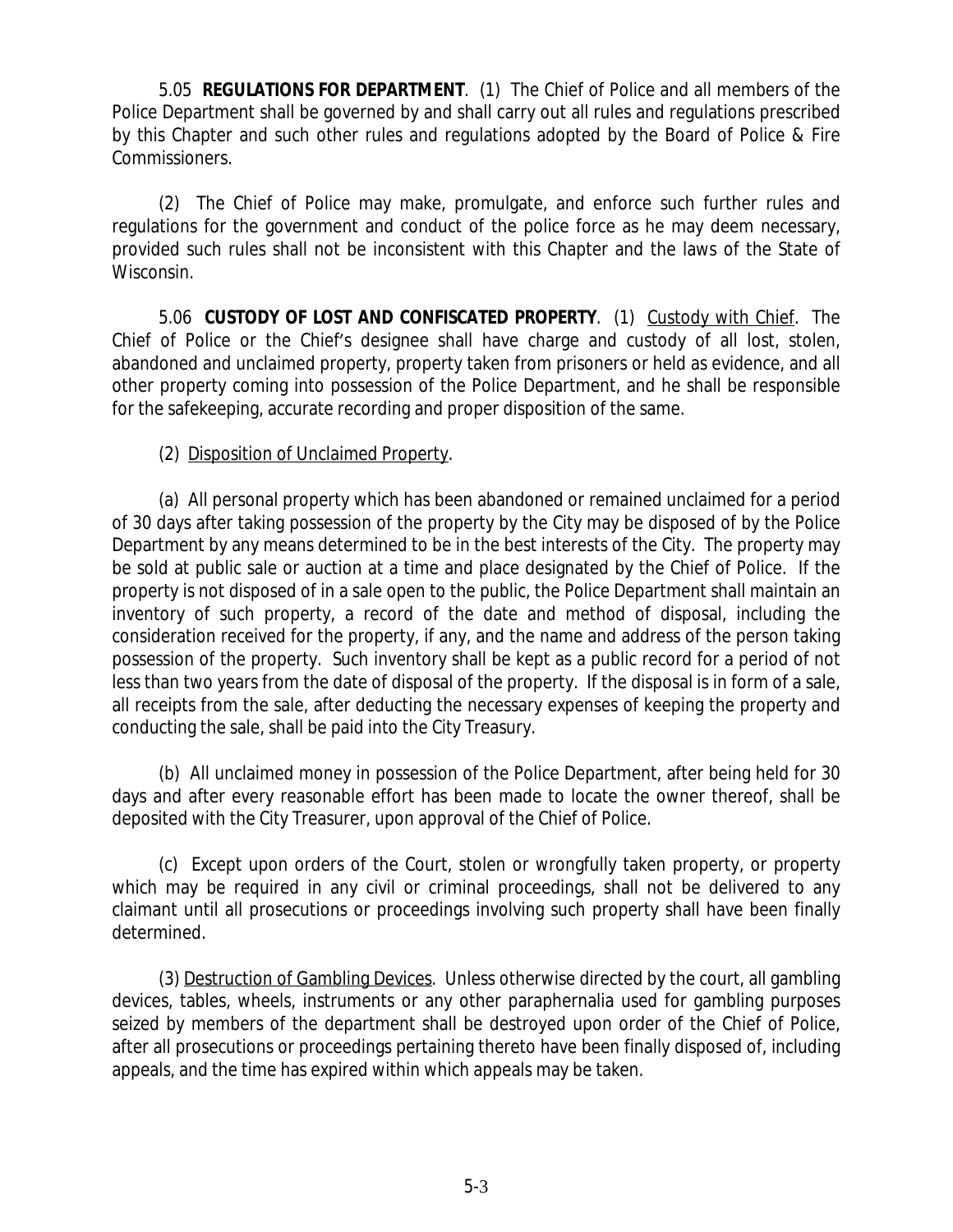5.07 **RESISTING OR OBSTRUCTING OFFICER**. (1) No person shall knowingly resist or obstruct an officer of the Police Department while such officer is doing any act in an official capacity and with lawful authority.

(2) In this section, "Obstructs" includes without limitation knowingly giving false information to the officer with intent to mislead him in the performance of his duty including the service of any summons or civil process.

5.08 **PRIVATE ALARM SYSTEMS**. (1) Declaration of Purpose. This ordinance is enacted to provide minimum standards and regulations applicable to panic, burglar and fire alarm systems. Public safety will be aided by providing a more efficient system of private security, which properly balances quick response by emergency responders with minimization of fire and police time spent on false alarms. (AMENDED 2/12/2019—ORDINANCE 1400)

(2) Definitions.

(a) Alarm system shall mean any device designed for the detection of an unauthorized entry on the premises, unlawful act, fine or any emergency that alerts a municipal organization of its commission or occurrence and when actuated, gives a visual or audible signal, or transmits or causes a signal to be transmitted.

(b) False alarm shall mean a signal from an alarm system that alerts any municipal organization of the City that results in an emergency response from that group when a situation of emergency does not exist.

(c) Person shall mean any individual, partnership, corporation, or other legal entity.

(d) Private residence shall mean any structure that is primarily used as a dwelling.

(e) Local alarm shall mean a system that gives a signal, either visual or audible, that does not leave that structure by wire or radio wave to a control receiving location. Excluded are smoke detectors in private one- or two-family homes which signal inside the dwelling only.

(3) Permits.

(a) A permit shall be required annually of each alarm system, or local alarm, on commercial, multi-family, or private premises within the City of Hartford.

(b) A permit fee as determined in Chapter 42 of the Municipal Code shall be paid by the applicants, except that permits for systems on premises as of October 1, 1978, shall be issued without charge. If two separate systems or a single system with two separate or different functions exist, separate fees shall be required for each system, or function.

(c) Time to acquire. For those systems on premises within the City as of October 1, 1978, a permit shall be obtained within ninety (90) days after the effective date of this ordinance. With respect to any alarm system installed after the effective date of this ordinance, a permit must be issued before the system is installed.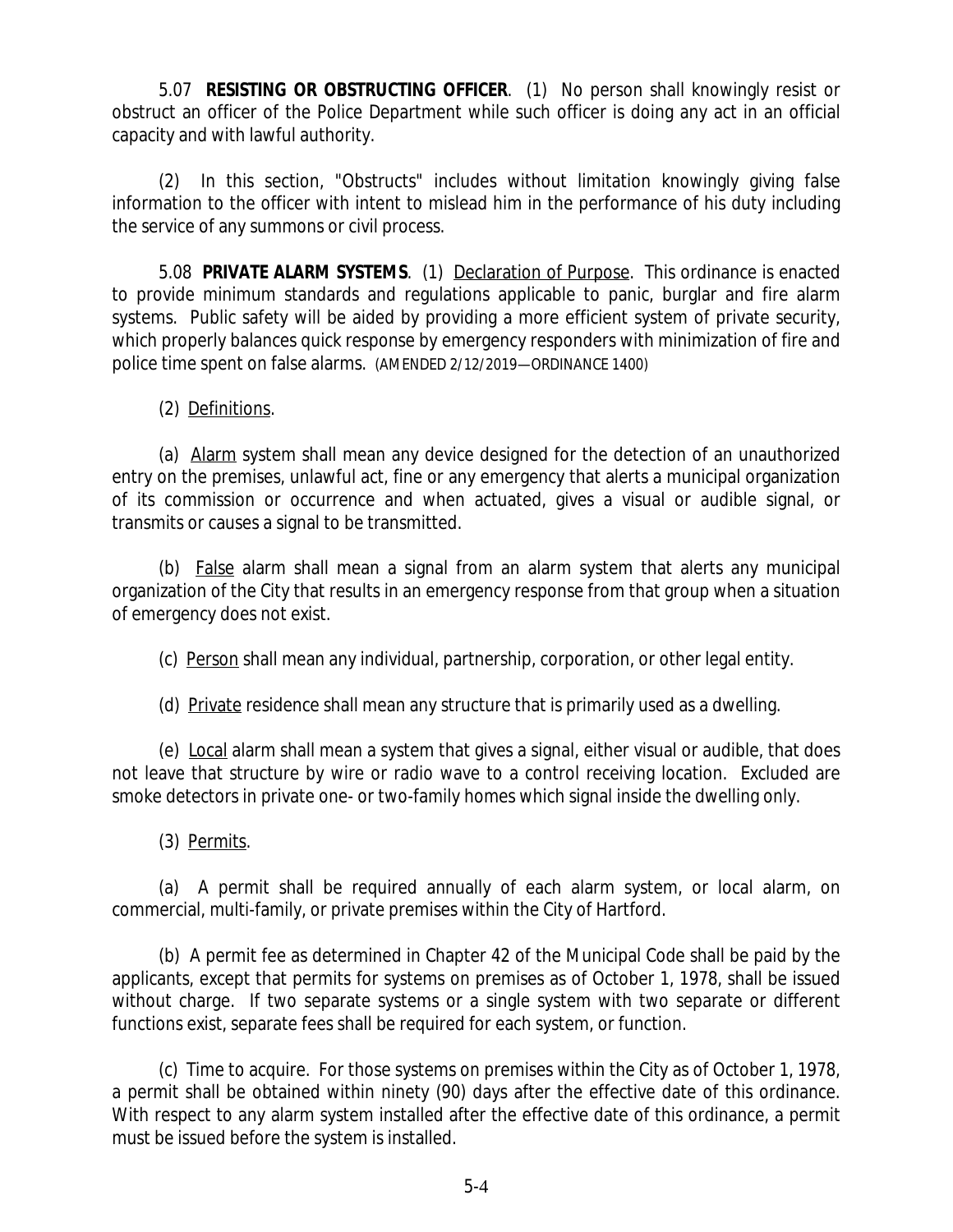(d) The issuing authority shall be the Hartford Police Department.

(e) Application for all permits for private dwellings, multi-family housing, and commercial buildings required under this section shall be filed in writing with the Chief of Police. The Chief of Police shall prescribe the form of application and request such information as is necessary to evaluate and act upon the permit application. The Hartford Police Department shall deny a permit if the alarm system, for which the permit is sought, does not comply with this Chapter.

(4) Requirements.

(a) All installations and inspection maintenance fees shall be paid by the applicant.

(b) All subscribers that install alarm systems in the City of Hartford shall be required to assure some prompt type of response in the event the alarm is activated. The response is necessary in order to silence, reset, or gain entrance to the building.

(c) All commercial and industrial subscribers having alarms other than fire, and all residential subscribers, must have some type of device attached to the alarm that will automatically shut off the alarm after fifteen minutes or have some other sure means of turning off the alarm.

(d) All private dwelling alarm systems shall be equipped with a time delay of at least twenty (20) seconds in case the system is accidentally activated.

(e) All security alarm systems shall be equipped with batteries in case of power failures.

(5) Prohibitions.

(a) No person shall install an alarm system, or local alarm, or use or possess an operative alarm system, or local alarm, without having a permit in accordance with the provisions of this subsection.

(b) No person owning, using, or possessing an alarm system, or local alarm, shall cause or permit giving of repeated false alarms, whether intentional, accidental, or otherwise.

(c) No person shall knowingly activate or cause to be activated any false alarm that would cause the evacuation of a building, dwelling, school premises, vehicle, or place of public assembly or any room within a building, dwelling, or school premises; or cause public inconvenience, panic, fear, or an interruption or impairment of governmental operations. (CREATED 2/12/2019—ORDINANCE 1400)

(6) Testing. No alarm and/or fire system will be tested to determine police response without first notifying by personal appearance, the police department dispatcher immediately before testing.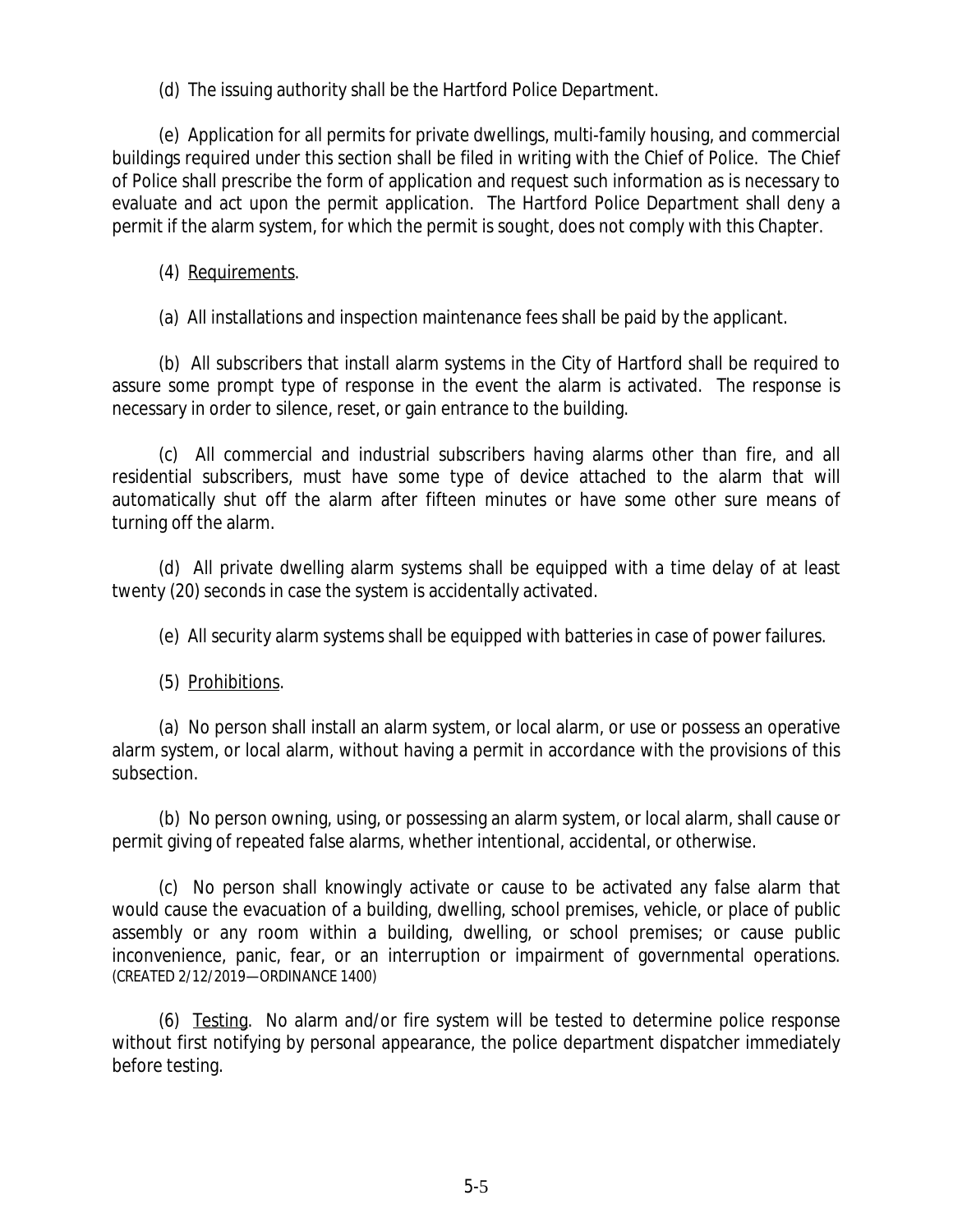## (7) Charges for False Alarms.

(a) There shall be a charge for repeated false alarms requiring a Police or Fire Department response if the alarm system malfunctions because of faulty equipment, improper installation, failure to properly maintain the system, or if the alarm is activated for any other reason. The charge shall not be imposed when the alarm is caused by a tornado, earthquake, electric system failure, electrical storm or other violent conditions as determined by the Chief of Police. There shall be no charge for the first false alarm, a warning letter shall be issued for the second, and a fee for the third and every subsequent false alarm in a calendar year shall be due and owing as specified in Chapter 42 of the Municipal Code.

(b) All monthly charges for false alarms shall be immediately due and payable. Failure to pay any false alarm charge within thirty (30) days of assessment shall be grounds for immediate disconnection insofar as no federal or state laws are violated. In addition, any unpaid charges shall become a lien on the property, collectible by the Treasurer in the usual manner.

(8) City Liability. Limitations of Liability. The City of Hartford shall be under no duty or obligation to a permittee or to any other person concerning any provision of this Chapter, including, but not limited to, any defects in an alarm system or any delays in transmission, or response, to any alarm; however, this in no way shall be construed that it is not the proper function of the Police Department to respond to alarms.

(9) Penalties. Any person who shall violate any provision of this section shall be subject to a penalty as provided elsewhere in this Municipal Code.

5.09 **FINGERPRINTING SERVICES**. Whenever citizen requests to have his or her fingerprints taken for non-law enforcement purposes, a fee for such service shall be charges as provided in Chapter 42 of this Code.

5.10 **PARKING ENFORCEMENT AIDES**. Parking Enforcement Aides shall be appointed and supervised by the Chief of Police and shall patrol parking areas, issue notices of tickets for parking violations, provide assistance to the public, and perform other duties related to the above, but shall not have the power to arrest.

5.11 **CITATION**. (1) The citation form to be used for violations of ordinances other than those for which a statutory counterpart exists shall be the Wisconsin Uniform Municipal Court Citation and Complaint form as prescribed by the Wisconsin Department of Administration-- Document Sales Unit.

(2) Citations with respect to ordinances which are directly related to his or her official responsibilities may also be issued by the Building Inspector or Zoning Administrator.

5.12 **CRIMINAL CONVICTION RECORDS CHECK**. The Chief of Police or the Chief's designee shall be required to access the TIME System computer network and may provide to the appropriate licensing, employment or authorizing authority criminal conviction records of applicants for bartender licenses, and for employment with the City of Hartford.